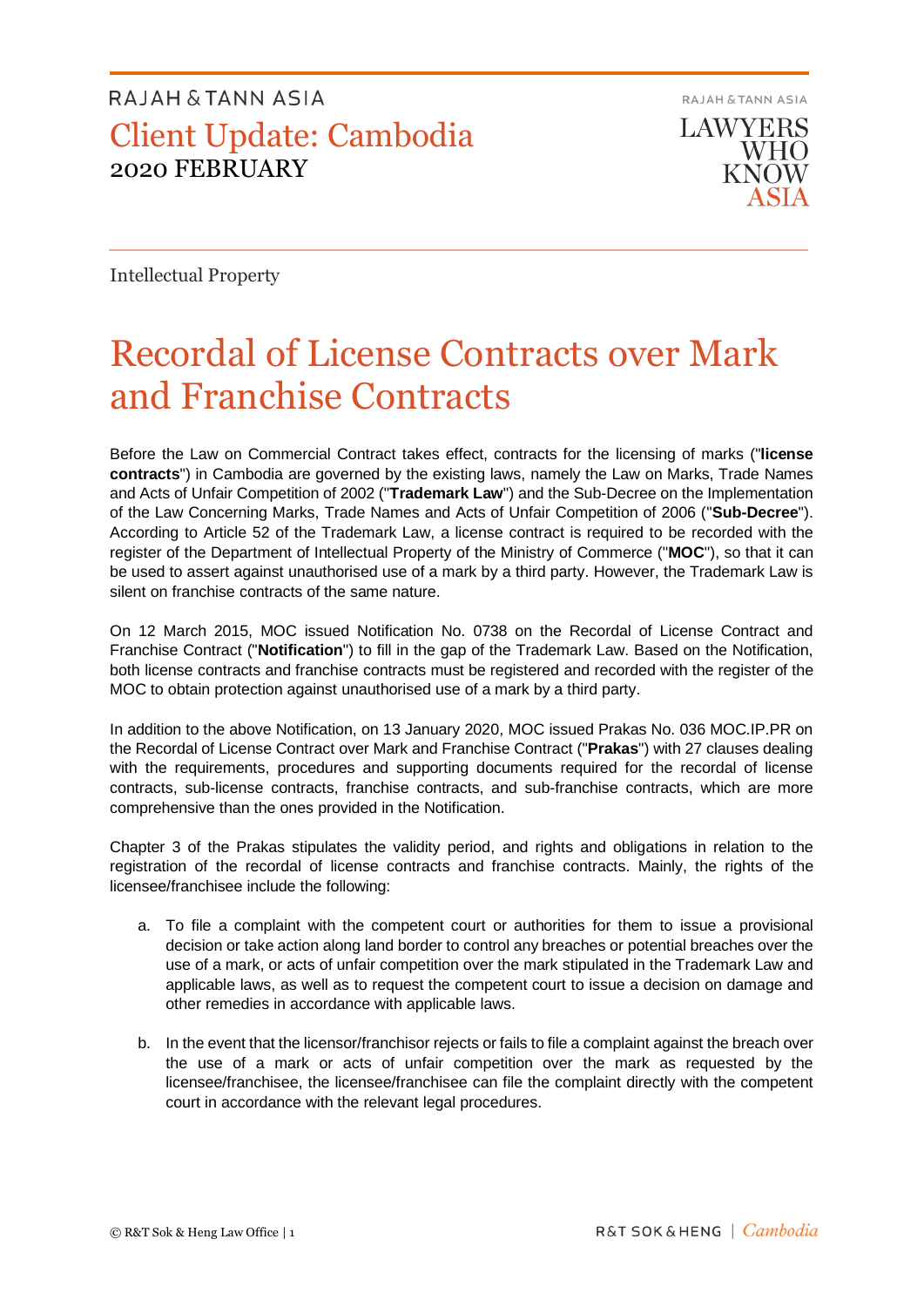## RAIAH & TANN ASIA Client Update: Cambodia 2020 FEBRUARY

RAJAH & TANN ASIA **LAWYERS WHO KNOW** 

Intellectual Property

- c. In the event that the licensor/franchisor rejects or fails to request the competent authorities to take actions in relation to the breach over the use of a mark or acts of unfair competition over the mark as requested by the licensee/franchisee, the licensee/franchisee can request directly to the competent authorities in accordance with the rights granted under the license contract or franchise contract.
- d. File jointly with the licensor/franchisor a complaint against any breach over the use of mark or acts of unfair competition over the mark to demand compensation resulting from the breach.

According to the past regulations, the recordal of a license contract or franchise contract will be valid for the term of such license contract or franchise contract. However, this validity period has been amended by Article 14 of the Prakas provides that this validity period may only be five years from the date of the recordal, or less than five years in accordance with the validity of each contract and its mark registration. The recordal can be extended for another five years from the expiry of such recordal, and the extension will be based on the validity of each contract and its mark registration.

Last but not the least, this new Prakas also gives any interested person the right to challenge the decision on such recordal and raise this with the Complaint Resolution Committee or a competent court within 90 days from the date of publication of such recordal in the Publications Bulletin of the Department of Intellectual Property Rights of MOC. The decision issued by the Complaint Resolution Committee may also be challenged before a competent court within 90 days from the date of issuance of such decision.

# **Contacts**



**HENG Chhay** Managing Partner

T +855 23 963 112 / 113 F +855 23 963 116 [heng.chhay@rajahtann.com](mailto:heng.chhay@rajahtann.com)



**HOUT Sotheary** Partner

T +855 23 23 963 112 / 113 F +855 23 963 116 [hout.sotheary@rajahtann.com](mailto:hout.sotheary@rajahtann.com)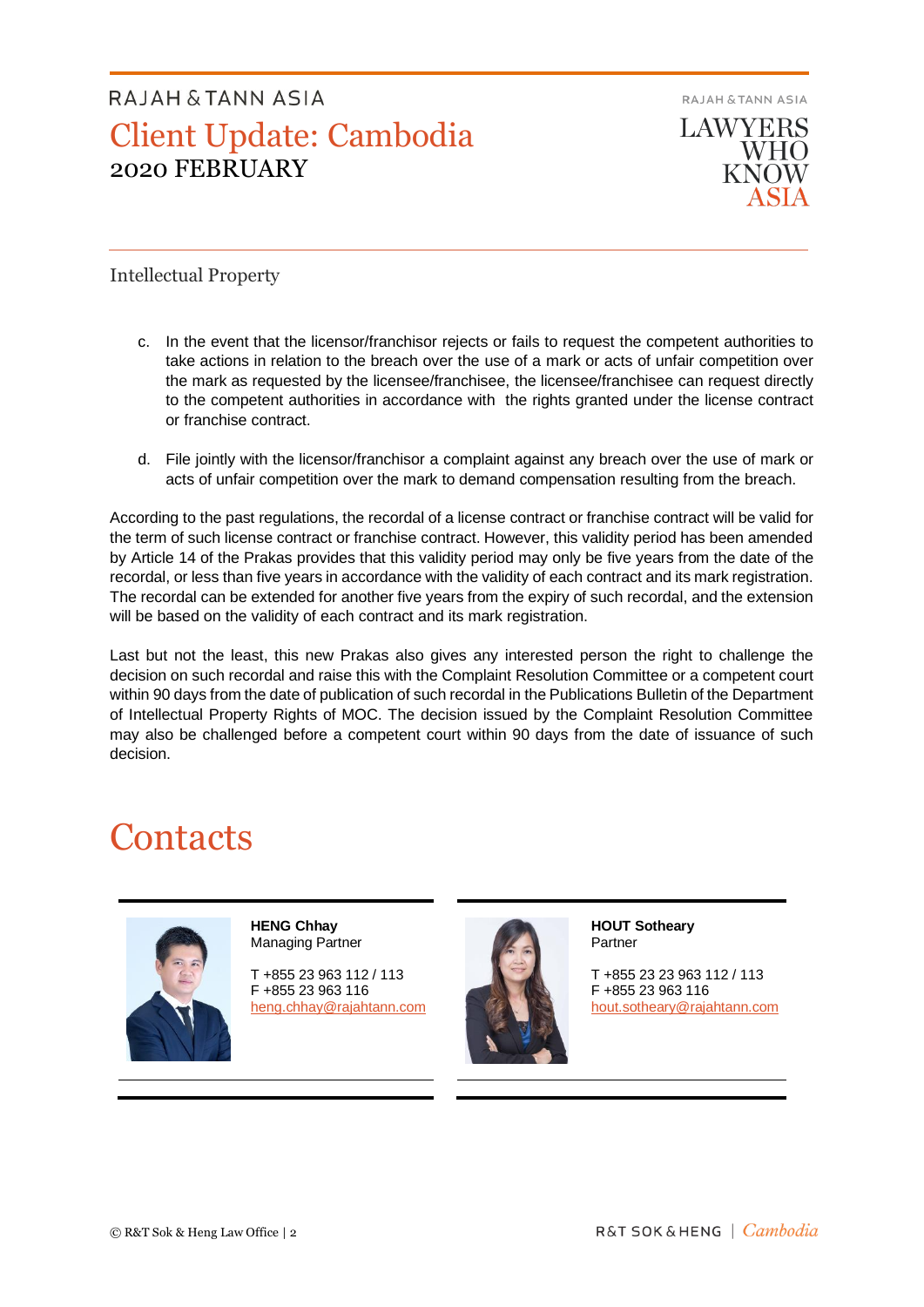## RAJAH & TANN ASIA Client Update: Cambodia 2020 FEBRUARY

RAJAH & TANN ASIA

**LAWYERS WHO KNOW** 

# Our Regional Contacts

#### RAJAH & TANN  $\int$  *Singapore*

**Rajah & Tann Singapore LLP** T +65 6535 3600 sg.rajahtannasia.com

### R&T SOK&HENG | Cambodia

**R&T Sok & Heng Law Office** T +855 23 963 112 / 113 F +855 23 963 116 kh.rajahtannasia.com

RAJAH & TANN 立杰上海 SHANGHAI REPRESENTATIVE OFFICE | China

**Rajah & Tann Singapore LLP Shanghai Representative Office** T +86 21 6120 8818 F +86 21 6120 8820 cn.rajahtannasia.com

ASSEGAF HAMZAH & PARTNERS | Indonesia **Assegaf Hamzah & Partners**

#### **Jakarta Office**

T +62 21 2555 7800 F +62 21 2555 7899

#### **Surabaya Office**

T +62 31 5116 4550 F +62 31 5116 4560 www.ahp.co.id

RAJAH & TANN | Lao PDR **Rajah & Tann (Laos) Co., Ltd.** T +856 21 454 239

F +856 21 285 261 la.rajahtannasia.com

### **CHRISTOPHER & LEE ONG** | Malaysia

**Christopher & Lee Ong** T +60 3 2273 1919 F +60 3 2273 8310 www.christopherleeong.com

#### RAJAH & TANN  $\mid$  *Myanmar*

**Rajah & Tann Myanmar Company Limited** T +95 1 9345 343 / +95 1 9345 346 F +95 1 9345 348 mm.rajahtannasia.com

#### **GATMAYTAN YAP PATACSIL**

**GUTIERREZ & PROTACIO (C&G LAW)** | *Philippines* **Gatmaytan Yap Patacsil Gutierrez & Protacio (C&G Law)**  T +632 8894 0377 to 79 / +632 8894 4931 to 32 F +632 8552 1977 to 78 www.cagatlaw.com

### RAJAH & TANN | *Thailand*

**R&T Asia (Thailand) Limited** T +66 2 656 1991 F +66 2 656 0833 th.rajahtannasia.com

RAJAH & TANN LCT LAWYERS | Vietnam **Rajah & Tann LCT Lawyers**

#### **Ho Chi Minh City Office**

T +84 28 3821 2382 / +84 28 3821 2673 F +84 28 3520 8206

### **Hanoi Office**

T +84 24 3267 6127 F +84 24 3267 6128 www.rajahtannlct.com

Rajah & Tann Asia is a network of legal practices based in South-East Asia. Member firms are independently constituted and regulated in accordance with relevant local legal requirements. Services provided by a member firm are governed by the terms of engagement between the member firm and the client.

This Update is solely intended to provide general information and does not provide any advice or create any relationship, whether legally binding or otherwise. Rajah & Tann Asia and its member firms do not accept, and fully disclaim, responsibility for any loss or damage which may result from accessing or relying on this Update.